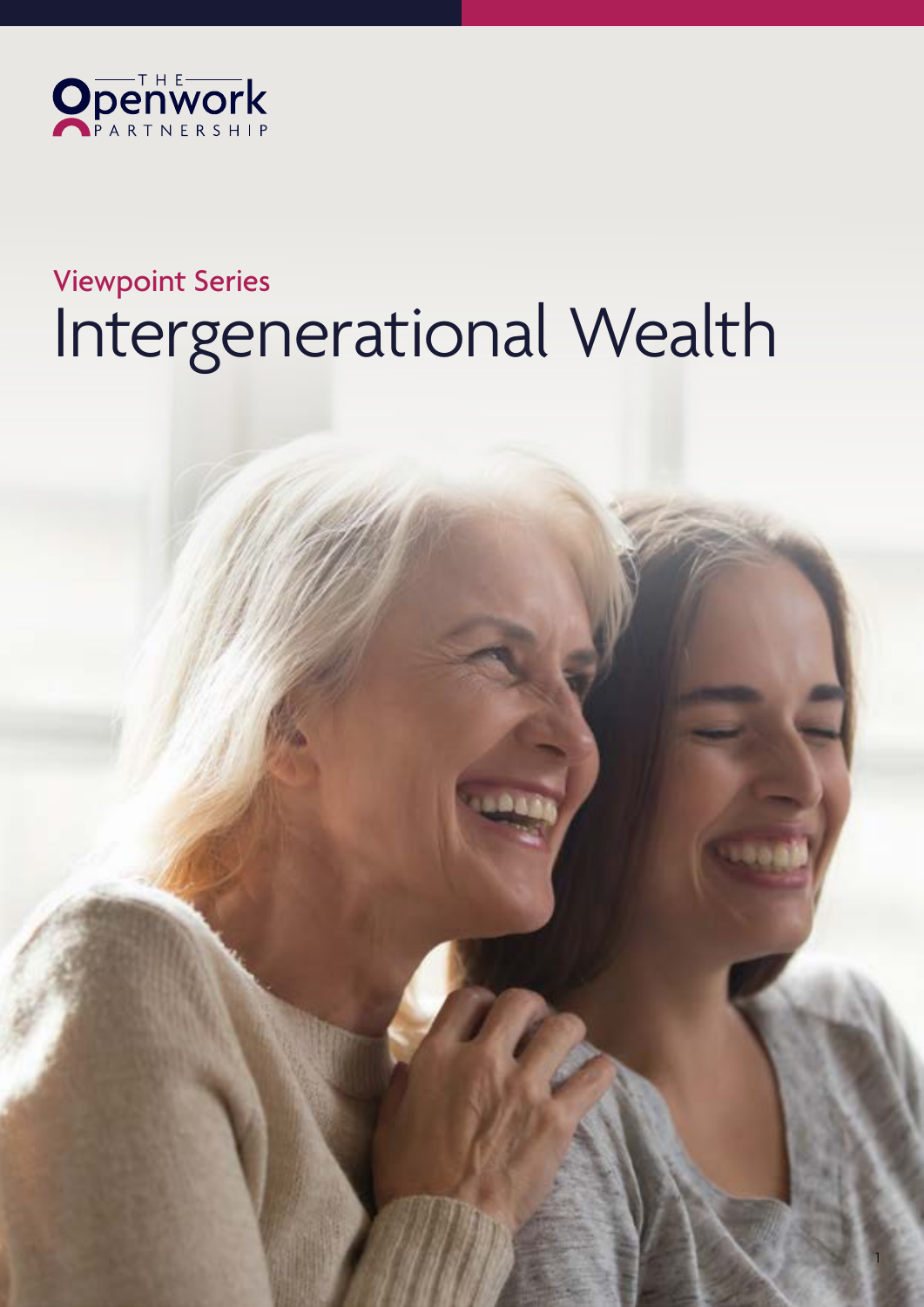### We are The Openwork Partnership. And for us, financial advice is personal.

For us, it's not just about the numbers – the business growth, the investment performance. It's about personal stories, families, careers and generations of lives.

As one of the UK's largest and longest-established financial advice and investment networks, we've been together for nearly 50 years. More like a family than a business partnership, we listen, we have open conversations, and we believe in letting people be themselves.

And while every firm in the Partnership is distinctive – with its own ethos and identity – we share the same values and commitment to each other and to our clients.

We are proud of the difference our advisers make in helping our clients and their families look forward to a better future with confidence and optimism. If it matters to our clients, it's a matter of personal importance to us all.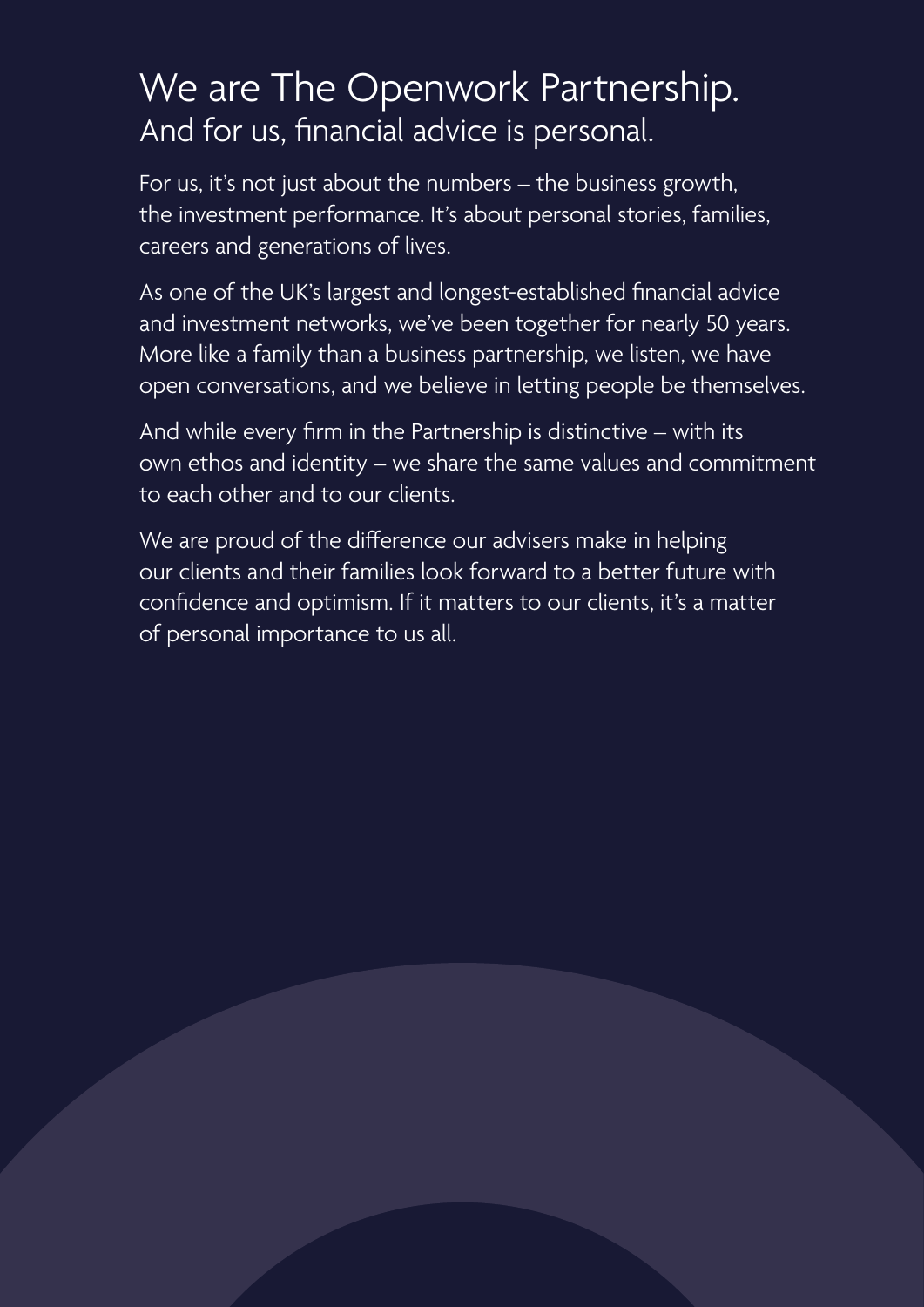## Intergenerational Wealth

Intergenerational wealth is a major driving force in the UK economy with the famed Bank of Mum and Dad estimated to be involved in half of the house purchases by under-35s<sup>1</sup>.

More than a third of British households receive an inheritance or wealth transfer in the form of a gift from their parents at some point in their life<sup>2</sup>, according to research from the Nuffield Foundation. The average pay-out is estimated to be around £115,000 so the amounts being talked about are substantial and potentially life changing.

The intergenerational wealth issue is a major focus for advisers who are helping clients and their families every day to navigate the potential pitfalls. It is a major issue for policymakers with the UK Government recently launching the Mortgage Guarantee Scheme to help increase the supply of 95% loan-to-value mortgages.

Parents clearly want to help families but doing so will have an impact on their own finances. Helping children on to the property ladder could come at the cost of their retirement plans. As well as ensuring their own financial plans stay on track, families will face possible issues with tax and gifting.

That is why The Openwork Partnership conducted its own research<sup>3</sup> with families across the UK to find out what they think about intergenerational gifting and what their plans are for the future.

The research reveals big plans for future gifting and early inheritance despite the impact of COVID-19 while also pointing to areas where clients need support.

The Viewpoint overleaf sets out the findings and should prove fascinating reading on an issue which touches millions of people and is a focus for advisers across the UK.

<sup>1</sup> https://www.legalandgeneralgroup.com/media-centre/press-releases/bank-of-mum-and-dad-funds-one-in-two-house-purchases-amongunder-35s 2 https://www.nuffieldfoundation.org/news/intergenera(onal-wealth-transfers-drive-inequality-in-britain

<sup>&</sup>lt;sup>3</sup> Research conducted among 1,280 adults aged 18-plus including 760 parents and grandparents using an online methodology by independent researchers Pure Profile in December 2020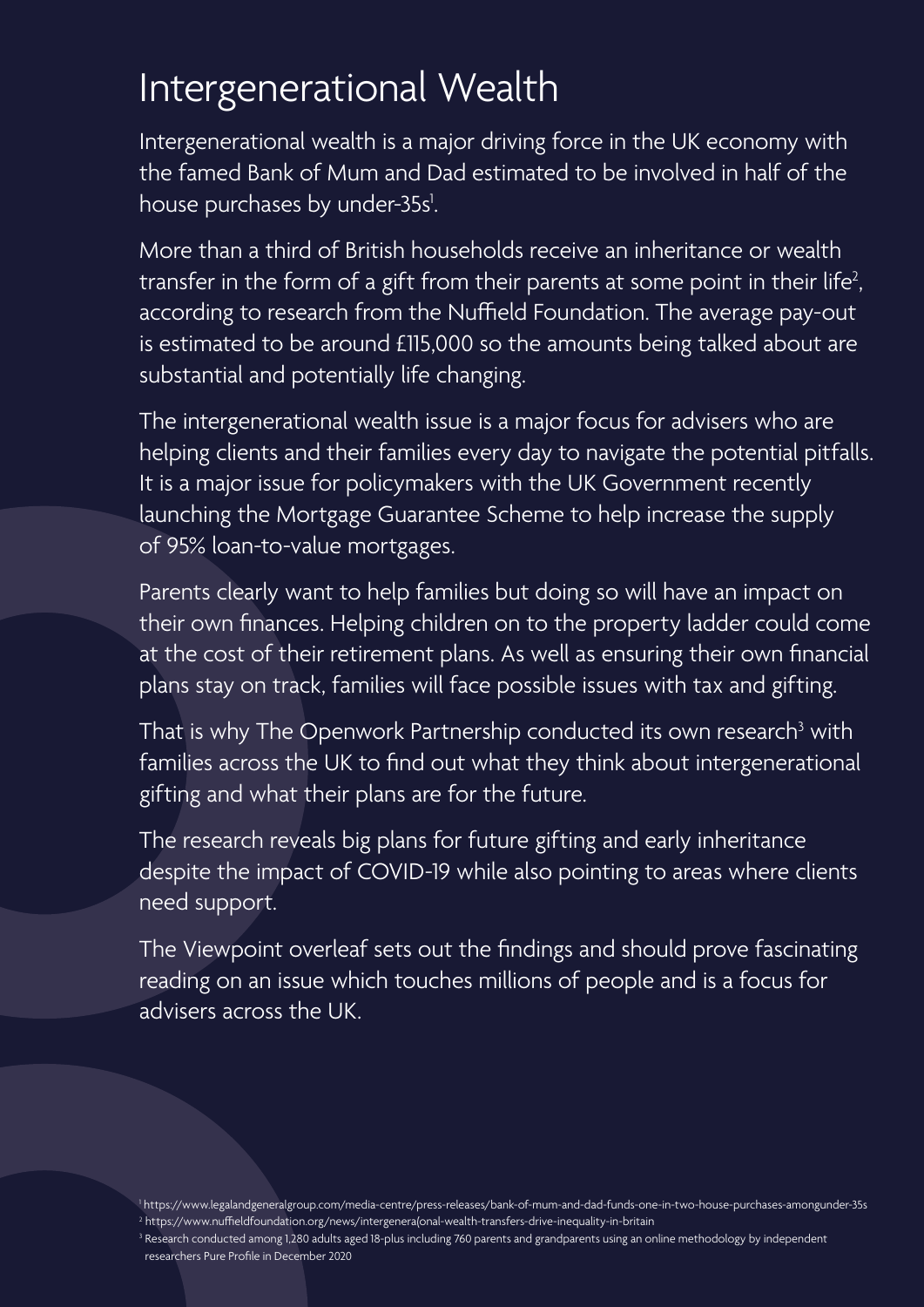## The scale of future giving

Our research found more than £293 billion is earmarked for younger generations by generous parents and grandparents.

Children can expect on average an early inheritance of nearly £9,500 each with 60% of parents and grandparents planning to give gifts for major purchases before they die. The money is intended for big spending such as paying off student debt or helping with a house deposit.

Some children and grandchildren can look forward to much bigger gifts with one in nine (11%) of parents and grandparents planning to give more than £25,000 each.

Not all children and grandchildren can bank on an early inheritance with 27% of parents and grandparents – the equivalent of 8.5 million people – not planning to give anything.

The financial impact of the COVID-19 pandemic has not damaged early inheritance plans too much with just 6% of parents and grandparents worried they may have to cancel their plans.

In fact, more than one in five (22%) of parents and grandparents say they plan to give more or give the money earlier as a result of the pandemic while 18% say they have cut the amount of the planned pay-out or will delay the gift.

### **Mike Morrow, Chief Commercial Officer at The Openwork Partnership, commented:**

- "The sheer size of the amount that parents and grandparents plan to give as early inheritances shows how important intergenerational wealth transfers are in the economy."
- "Average gifts per child or grandchild of nearly £9,500 are significant and £293 billion makes a major contribution to the wealth of younger generations."
- "The size of the gifts underlines the need for trusted advice on how best to use the money whether it is to pay for house deposits or pay off debt or to invest for the future. Parents and grandparents as well as children and grandchildren would benefit from an ongoing relationship with a financial adviser."

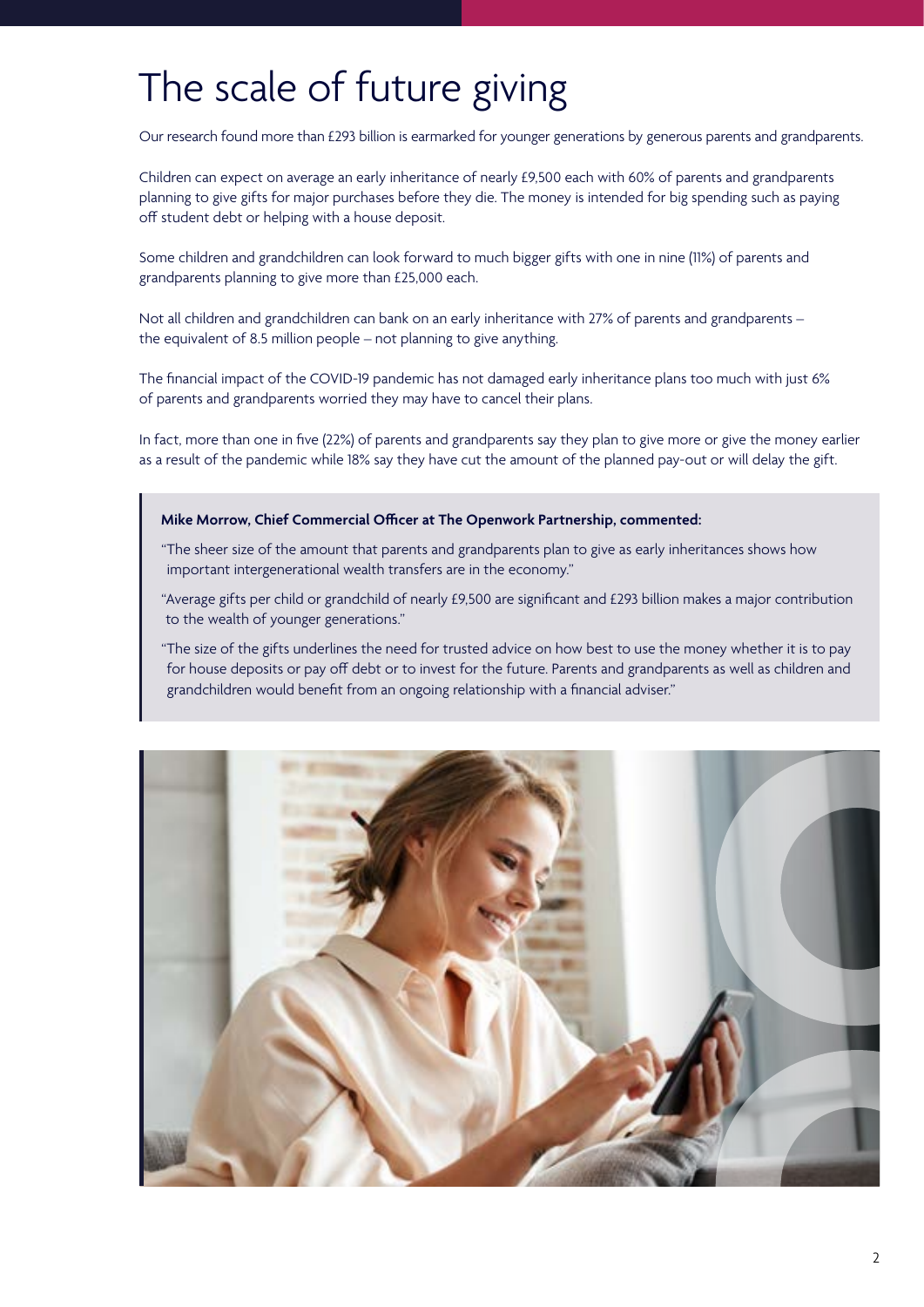### Property wealth is a major contributor

Nearly one in five (17%) parents and grandparents plan to use their home wealth to help children and grandchildren on to the property ladder in the next five years.

That is the equivalent of around four million people planning to use the equity in their homes to enable family to afford a house deposit. Family help is a further boost for first-time buyers who should benefit from the launch of the Government's Mortgage Guarantee Scheme in April 2021 which will increase the supply of 95% loan-to-value (LTV) loans from mortgage companies.

Parents and grandparents are most likely to downsize and move to smaller houses to raise the cash to help family.

Around 61% say they will consider downsizing while nearly a third (31%) would remortgage and 24% would consider equity release plans.

### **John Cupis, Mortgage Director at The Openwork Partnership, commented:**

- "Rising house prices make it harder for first-time buyers to raise the deposit for a property purchase and the struggle is made even more challenging by the shortage of high LTV mortgages."
- "The Mortgage Guarantee Scheme is helping with the high LTV mortgages with lenders taking advantage of the offer, but family support remains very important in helping people on to the housing market."
- "It is understandable parents and grandparents want to help but they should think carefully about how they release money from their homes and take advice on the most appropriate ways to do so as well as seeking advice on any inheritance tax implications."

### **The picture across the country**

It is not just a case of homeowners in London and the South East where property prices have increased faster than the rest of the country. Nearly one in four in the East Midlands are considering releasing cash from their homes with around one in five Londoners and people in the West Midlands likely to follow suit.

| How many are releasing equity<br>to help children and grandchildren |
|---------------------------------------------------------------------|
| 24%                                                                 |
| 21%                                                                 |
| 20%                                                                 |
| 16%                                                                 |
| 16%                                                                 |
| 13%                                                                 |
| 11%                                                                 |
| 8%                                                                  |
| 6%                                                                  |
| 4%                                                                  |
| 4%                                                                  |
| $\Omega$                                                            |
|                                                                     |

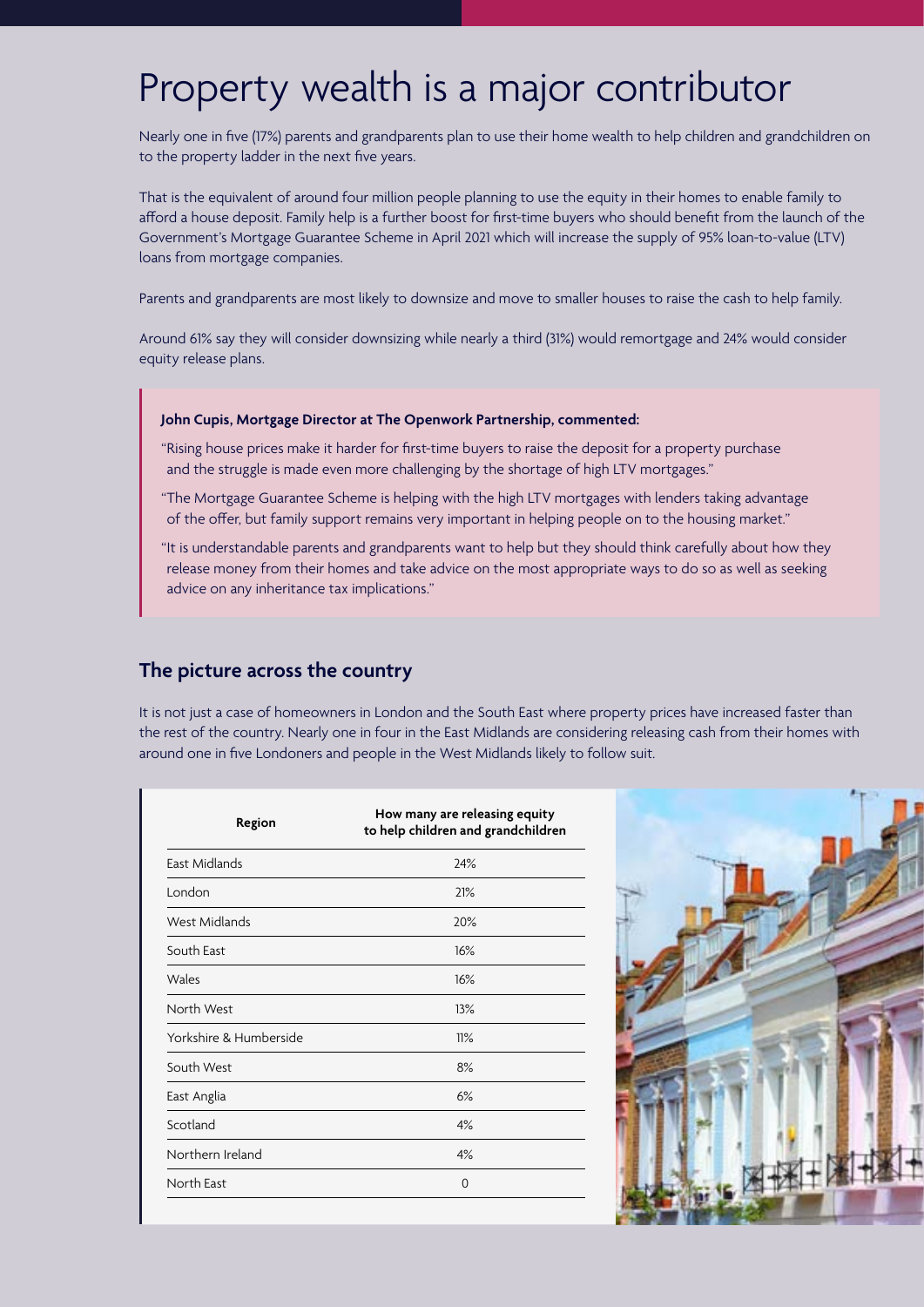## The COVID impact

The past year has seen a lot of gifting as the financial impact of the pandemic has meant people have had to turn to families for support. Our research shows families have given up to £11.2 billion in financial support to struggling members during the COVID-19 pandemic. The average handout has been more than £470 but around one in 12 (8%) who have received cash have been given more than £1,000.

Parents have been the main source of financial help during the pandemic with two-thirds (65%) of those who have asked for support being bailed out by their parents. But nearly one in five (19%) say they have received money from their adult children.

Around 19% of adults questioned – the equivalent of more than six million people – say they have asked family for help to cope financially during the past year with day-to-day expenses the biggest reason for seeking support.

Nearly two-fifths (36%) who have asked for cash say they needed the money for living costs while 29% took a one-off cash lump sum. Around 14% needed help paying their mortgage or rent and 19% asked for money for a major purchase.

Under-35s were the most likely to ask for money with 45% asking for help but around 18% of 35 to 55-year-olds also needed family backing to cope.

### **Mike Morrow, Chief Commercial Officer at The Openwork Partnership, commented:**

- "The COVID-19 pandemic has hit millions financially as workers have been furloughed or lost their jobs and business owners have struggled to keep their companies afloat."
- "Families have played their part in helping other members out when they are struggling with more than £11 billion paid out during the pandemic with parents the main source of extra cash although it is interesting to see that adult children are also helping out when they can."
- "Financial advice is important to help people get their finances back in shape whether they have given money or had to ask for it during the crisis demonstrating how important advice is and the role it plays in what are very personal situations."

### **Around the country**

More than one in four (26%) in London have sought financial support with people in the West and East Midlands also likely to ask for help.

| Region                 | How many have asked family for help |
|------------------------|-------------------------------------|
| London                 | 26%                                 |
| West Midlands          | 25%                                 |
| East Midlands          | 24%                                 |
| North West             | 23%                                 |
| South East             | 21%                                 |
| Wales                  | 21%                                 |
| Yorkshire & Humberside | 19%                                 |
| North West             | 18%                                 |
| Scotland               | 16%                                 |
| South West             | 12%                                 |
| East Anglia            | 12%                                 |

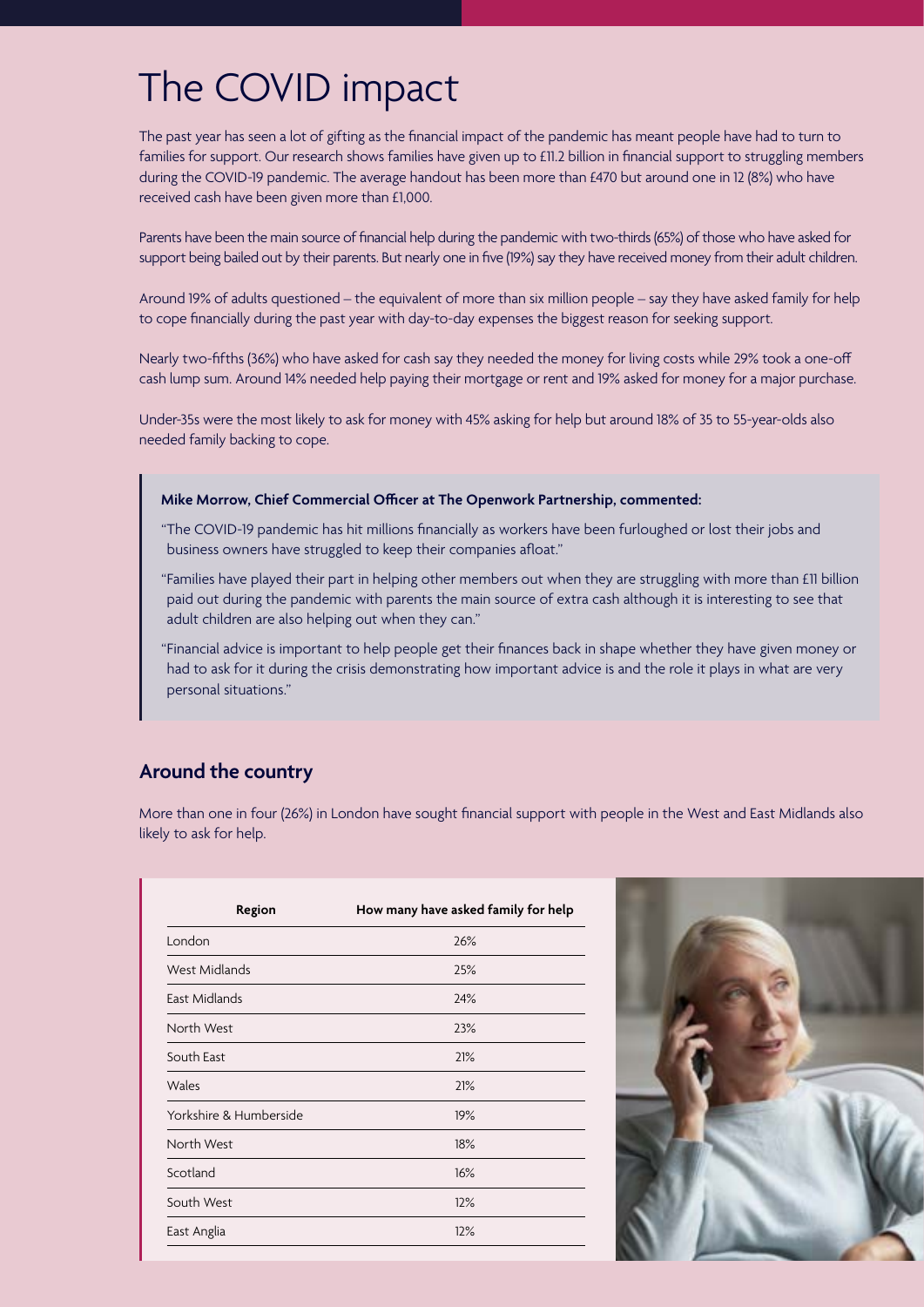## The tax trap – and the need for advice

Parents and grandparents are risking tax bills from helping out their family financially. Around one in five (20%) – the equivalent of 6.3 million people – say they have given gifts of £3,000 or more to family without declaring it to HMRC.

Inheritance tax rules mean gifts up to the total of £3,000 can be given away each tax year and count as an annual exemption. But gifts worth more than £3,000 can be added to the value of someone's estate if they're given up to seven years before death or mean tax bills for the people receiving the gift.

The inheritance tax risk is becoming a major issue as the growing importance of the Bank of Mum and Dad and Gran and Grandad in the housing market highlights the demand for more intergenerational gifting.

Nearly half (46%) of parents and grandparents are unaware that they could face a tax bill if they give money to children and grandchildren while nearly two out of five (38%) did not know there were any potential tax risks from helping out families financially.

Even among those who were aware there was a possible tax implication there is confusion, with 80% saying they find the rules complicated.

### **Mike Morrow, Chief Commercial Officer at The Openwork Partnership, commented:**

- "It is natural for families to want to help each other financially when they can and it's becoming increasingly important given rising property prices and the financial impact of COVID-19."
- "Unfortunately, it's not that simple providing financial help and the Bank of Mum and Dad and Gran and Grandad need to ensure they are not opening themselves up to a tax bill or even possibly landing their relatives with tax issues."
- "Professional financial advisers can help people with IHT planning and how to protect inheritances. They will provide support on how to navigate the potential pitfalls and ensure that everyone including HMRC receives what they are expecting, and nobody is left with a surprise bill."